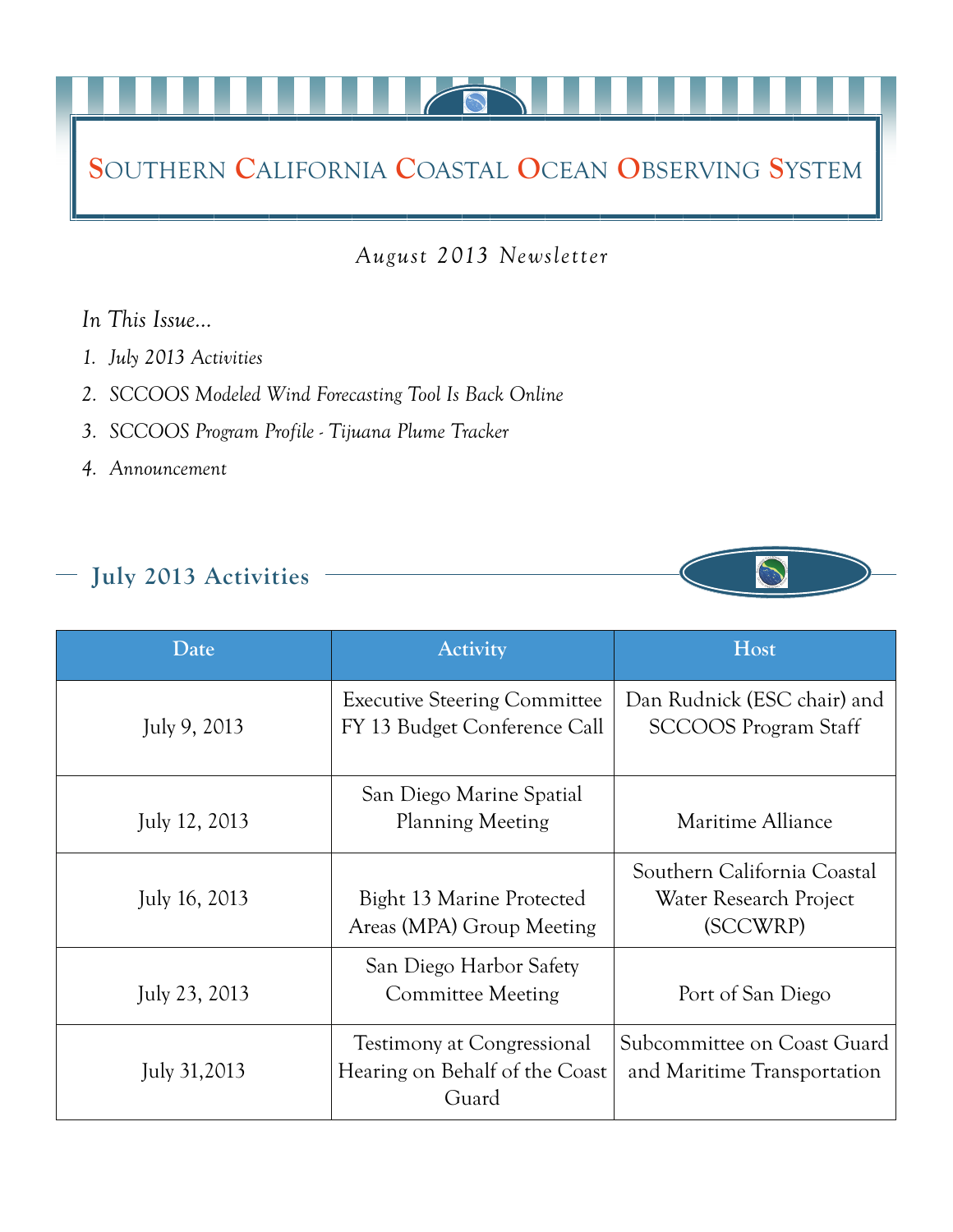### MODELED WIND AND RAINFORCASTS ARE BACK ONLINE



Special thanks to Marine Meteorology Division (MMD) of the Naval Research Laboratory (NRL)!!

SCCOOS is now using the Navy's Coupled Ocean/Atmosphere Mesoscale Prediction System [\(COAMPS®\)](http://www.nrlmry.navy.mil/coamps-web/web/home) for our [wind](http://www.sccoos.org/data/winds/) and [precipitation](http://www.sccoos.org/data/winds/precip.php?r=0) forecasts.

The data are provided by NAVIAR Range Department Geophysics Branch in Point Mugu, CA.

#### **Program Profile - Tijuana Plume Tracker**

The Tijuana Plume Tracker resulted from the Coastal Observing Research and Development Center (CORDC one of SCCOOS leveraged programs) a Clean Beaches Initiatives (CBI) award in 2001. They were tasked to study where Tijuana River effluent is going during rain events to better understand the impact on beaches and beachgoers. The [plume tracker](http://sccoos.org/data/tracking/IB/) can be found on the SCCOOS website.



This is a near real time display. The bottom bar indicates which beaches are effected by effluent and at what percentage (0 on this bar is the location of the TJ River mouth).



This graph show the concentration of effluent and where the effluent occurs along the coast in relation to the Tijuana River mouth.

| Date: 2013-07-25 17:30 GMT (2013-07-25 10:30 PDT) |                               |                          |                                  |  |  |
|---------------------------------------------------|-------------------------------|--------------------------|----------------------------------|--|--|
| <b>Station</b><br>ID                              | <b>Station Name</b>           | <b>Particle</b><br>Count | <b>Plume</b><br><b>Potential</b> |  |  |
| M                                                 | Coronado (North Island)       | 0                        | <b>NO</b>                        |  |  |
| 2                                                 | Silver Strand                 | n                        | <b>NO</b>                        |  |  |
| 3                                                 | <b>Silver Strand Beach</b>    | n                        | <b>NO</b>                        |  |  |
| 4                                                 | Carnation Ave.                | o                        | <b>NO</b>                        |  |  |
| 5                                                 | Imperial Beach Pier           | O                        | <b>NO</b>                        |  |  |
| 16                                                | Cortez Ave                    | n                        | <b>NO</b>                        |  |  |
| 17                                                | <b>End of Seacoast Dr</b>     | U                        | <b>NO</b>                        |  |  |
| 18                                                | 3/4 mi N of TJ River<br>Mouth | n                        | <b>NO</b>                        |  |  |
| l9                                                | <b>Tijuana River Mouth</b>    | 16                       | <b>YES</b>                       |  |  |
| 10                                                | Monument Rd                   | 70                       | <b>YES</b>                       |  |  |
| 11                                                | <b>Board Fence</b>            | 62                       | <b>YES</b>                       |  |  |
|                                                   |                               |                          |                                  |  |  |

As beaches are impacted by effluent the location is highlighted in red. The shade of red is the concentration of effluent at a specific beach.

*\*\* These graphical displays are intended to be experimental. While a considerable effort has gone into ensuring the highest quality data significant differences between measured currents and actual currents can occur.*